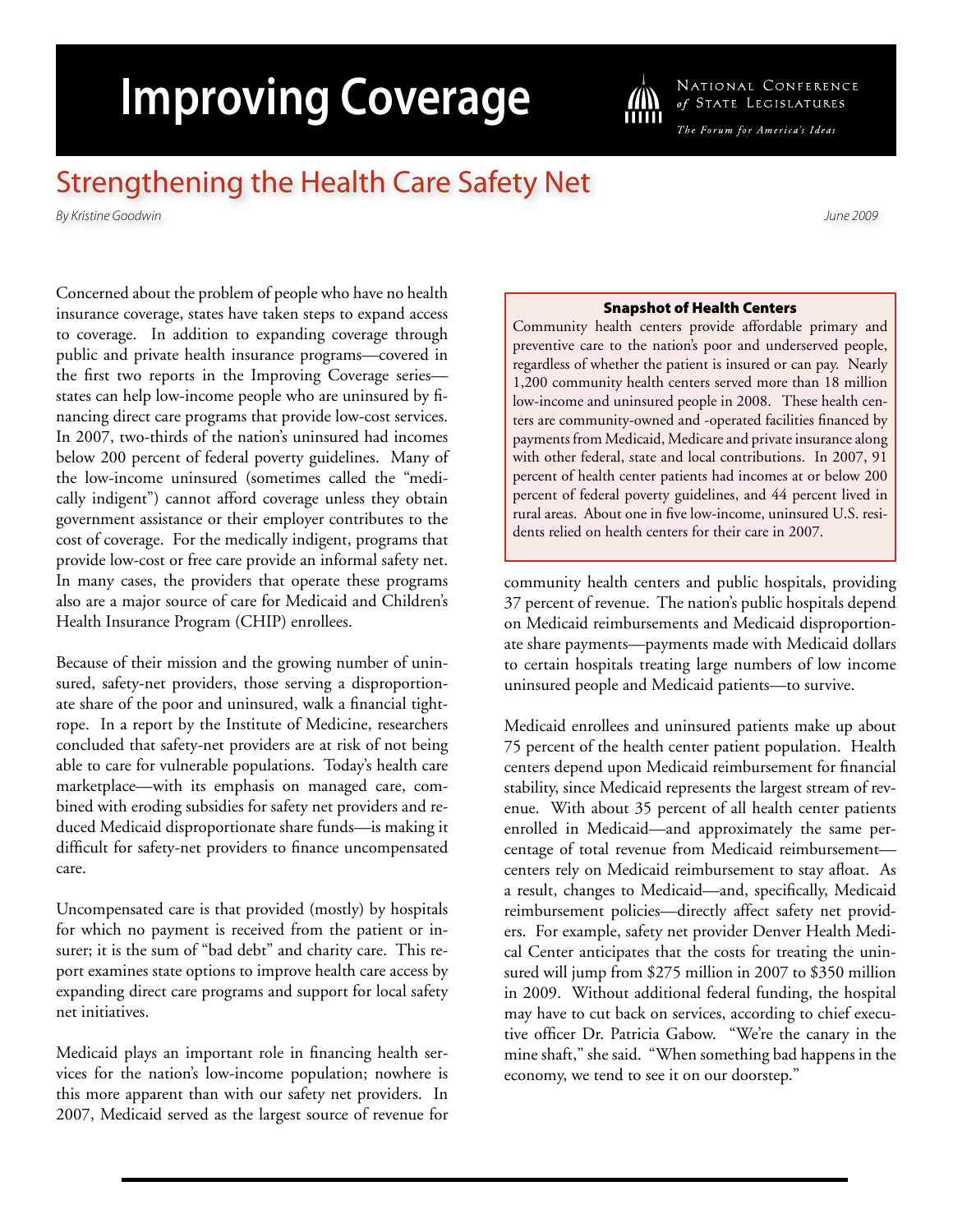Although state funding for health centers has increased—as has federal funding—these gains are expected to be over-

shadowed by the economic downturn, which has increased demand for services and strained state Medicaid budgets as more people lose their jobs and the associated health insurance. The American Recovery and Reinvestment Act of 2009 (ARRA), signed into law by President Obama on February 16, provides some relief to fiscally strapped states. Among many other things, the law provides an estimated \$87 billion over the next two

years in additional federal matching funds to help states maintain Medicaid programs in the face of massive state budget shortfalls. All states received an increase in the Medicaid federal matching rate, or the federal medical assistance percentage (FMAP), by 6.2 percentage points. States with high levels of unemployment may qualify for an additional increase in the FMAP. The law also provides for a temporary increase in disproportionate share hospital payments. ARRA also provides \$1.5 billion in funding for health center infrastructure and \$500 million for operating costs, to be dispersed by the federal Health Resources and Services Administration. The law's significant funding for health information technology is also expected to have benefits for health centers.

# **STATE APPROACHES TO SUPPORT THE HEALTH** Care Safety Net

In a landmark 2000 report, the Institute of Medicine called America's safety net a "fragile patchwork of providers." The health care safety net consists of providers that serve a disproportionate share of the poor and uninsured. Examples include public hospitals, community health centers (CHC), local health departments and health professionals who work in medically underserved areas where large numbers of people are uninsured. Together, they fill the gaps in medical care and provide a high percentage of the care for those who lack insurance or rely on Medicaid or other public insurance.

- According to the National Association of Public Hospitals and Health Systems, in 2006 public hospitals provided 24 percent of their services to uninsured patients; an additional 32 percent of people served were Medicaid patients.
- In 2007, 39 percent of CHC patients were uninsured, and an additional 35 percent were on Medicaid. Research shows that CHCs provide high-quality patient

care, despite evidence that many are in a financially fragile situation.

The American Recovery and Reinvestment Act provided \$2 billion to community health centers to expand access to primary care in medically underserved areas; to serve more patients during this time of increased demand due to the economic crisis; and to create and save jobs in local communities. This temporary funding will last through the next two fiscal years.

There are major variations in safety net providers from state to state. The organization, funding and adequacy of the safety net varies not only stateby-state but community-by-community. States help maintain the safety net by direct funding and through state-funded programs to create financial incentives for more health professionals to serve medically indigent people.

#### *State Examples*

States have developed various methods to support their health care safety nets, ranging from building new facilities to increasing the health care workforce in underserved areas. Some of these activities are described below.

#### Direct Support for Safety Net Providers

Thirty-five states and the District of Columbia funded health centers for a total of \$590 million in 2008, and 26 states increased their funding in 2008. State funds for health centers come primarily from state general funds, and tobacco taxes and tobacco settlement money. According to the National Association of Community Health Centers, state funds are used for various purposes, including uninsured care, capital needs and operating costs. As shown in Figure 1, Colorado, Hawaii, Indiana, Massachusetts, New Hampshire, New Jersey, New Mexico, West Virginia and the District of Columbia each provided more than \$4 per capita in state funding for CHCs in 2008.

Since 1995, Indiana has provided financial support for CHCs in the state. State funding for health centers doubled from \$15 million in 2007 to \$30 million in 2008. The state's goals are to establish medical homes for the uninsured in medically underserved areas and to increase access to primary and preventive health care services. Several other states began funding health centers in recent years. In 2007, Montana passed the Community Health Center Support Act (Chapter No. 436), which appropriates \$650,000 to provide competitive grants for health center start-ups or expansions. The law's purpose is to improve access to primary and preventive care and strengthen and support state community health centers.

Other states support the safety net by funding certain facilities, equipment and personnel (Figure 1). Between 2008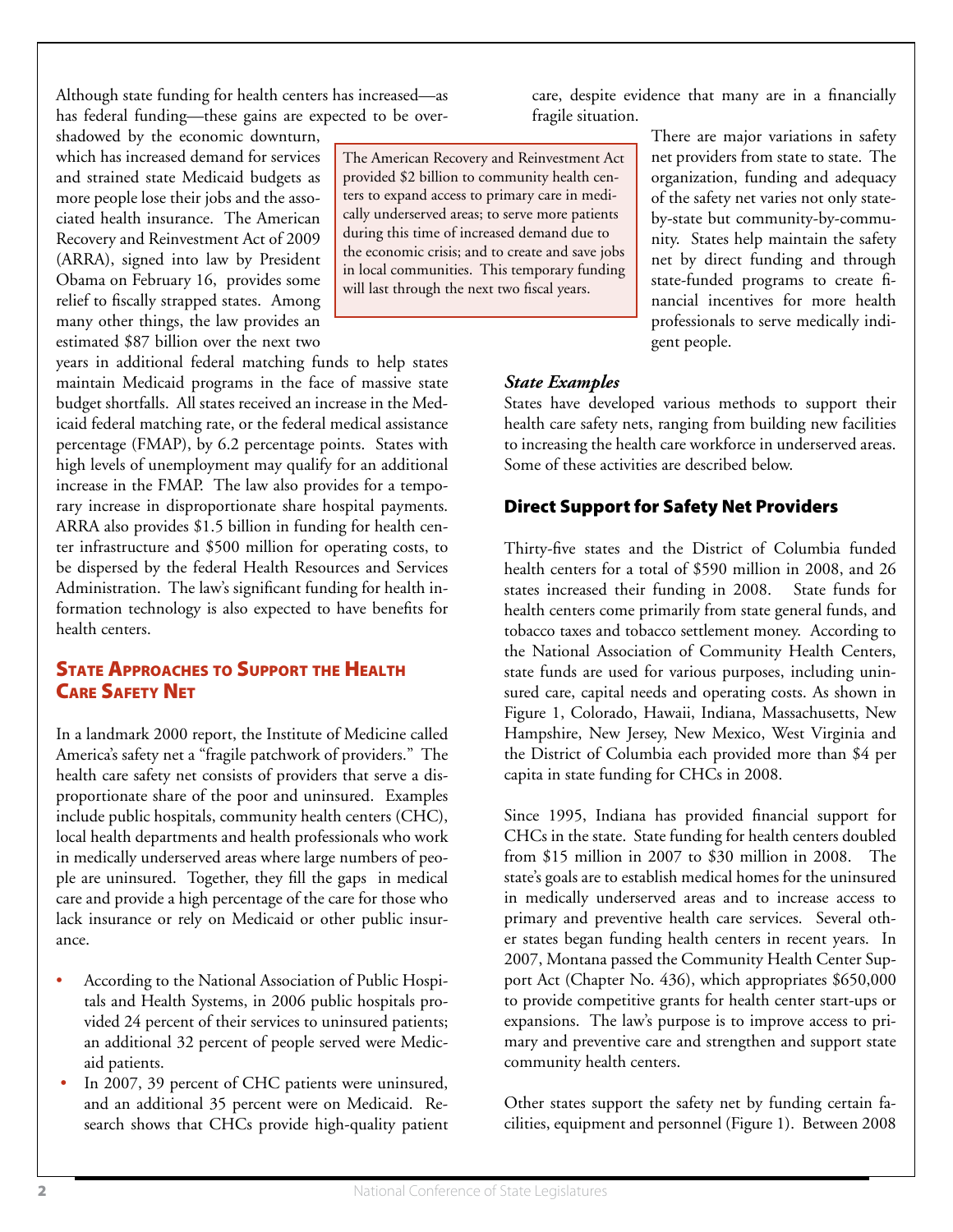

and 2015, overall capital needs for health centers are projected to exceed \$10.5 billion, according to National Association of Community Health Centers, which includes additional costs for new or expanded facilities and equipment and health information technology. To address these needs, several states are investing state funds in capital projects to expand state health centers' capacity. In 2006, for example, Connecticut authorized \$25.8 million to build, renovate and expand medical and dental facilities throughout the state. Governor M. Jodi Rell estimated that these projects collectively will extend services to more than 217,000 people.

# Uncompensated Care Pools

Georgia, Massachusetts, New Jersey, New York, Ohio and Virginia have uncompensated care pools—also known as bad debt and charity care pools—that provide direct support to hospitals for uncompensated care. In New York, the state's Hospital Indigent Care Pool provides \$847 million annually to help defray the cost of providing care to people who are considered to be medically indigent.

# Allow Sale of Prepaid Health Services for the Uninsured

Another approach to support the safety net is allowing providers to market and sell prepaid health services to the uninsured. In 2006, West Virginia authorized the Preventive and Primary Care Pilot Program, which allows a limited number of approved providers to market and sell prepaid health services to uninsured people. Subscribers pay a monthly fee for a minimum package of primary and preventive care services to enrollees, such as diagnostic x-rays, sick care and physical exams. Specialty or hospital care is not included. Because participating providers are not considered insurers, they are exempt from existing insurance mandates. The state does not provide funds for the program.

# Workforce Incentives for Providers in Underserved Areas

Another way some states shore up the safety net is to address health workforce shortages in underserved areas. States are responding to the health workforce shortage in different ways. The most common strategies used by states are scholarship and loan repayment programs for health professionals. This type of program exists in thirty-eight states. A majority of the states convened task forces to study workforce shortages. Half of the states have initiatives to market health careers and 28 percent of states developed career ladder programs in the health professions.

In 1996, Alabama developed the Rural Medical Scholars Program to produce physicians for rural Alabama. The program is open to 10 college seniors each year from rural backgrounds who intend to practice primary care in rural and underserved areas. The program provides full medical school scholarships in the form of loan repayment in exchange for their service in rural underserved communities. The students are immersed in rural communities throughout their education. The first year of the program includes a "leadership year" at the University of Alabama, where students earn a master's degree in rural community health. Students next attend medical school in Birmingham for two years, then move to the Tuscaloosa branch campus for their final two years.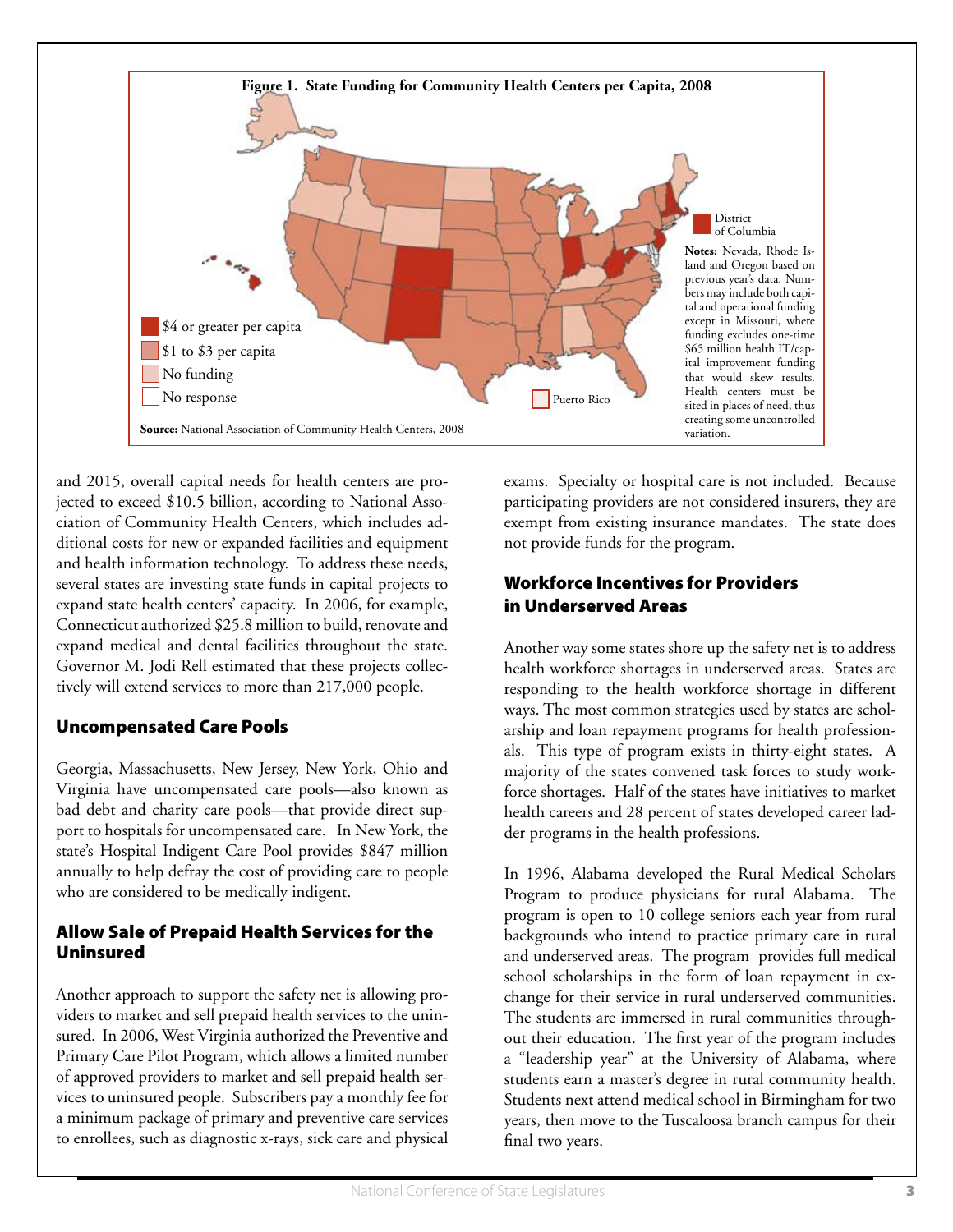The New Mexico Legislature enacted several laws to establish and fund programs that provide financial incentives such as tax credits, stipends and loan repayment—for providers who practice in underserved areas. The New Mexico Higher Education Department administers a Health Education Loan for Service Program and the Health Professional Loan Repayment Program that help to repay educational loans for health professionals in underserved areas. In addition, the Rural Health Practitioner Tax Credit Act provides a personal income tax credit of up to \$5,000 per year for rural physicians and other providers who serve in rural, underserved areas. The credits are available to full- and parttime practitioners.

Several states support safety net providers through technology, since many believe it is an important tool for improving efficiency, reducing medical errors and achieving cost savings. Examples include promoting electronic prescribing, using technology to support telemedicine services and incorporating technology in quality reporting. According to the eHealthInitiative's 2008 survey, state health information exchange initiatives fall along a continuum of activity, with some in the awareness phase and others with statewide implementation. The state's role in health information exchange initiatives varies. Most states are convening or participating in the dialogue to develop a health information exchange plan. Other roles include providing funds to support state and local efforts and taking the lead in statewide initiatives.

For example, the Tennessee Governor's eHealth Advisory Council—created by Executive Order in 2006—coordinates statewide electronic health initiatives aimed at developing and implementing electronic medical records. In 2008, Minnesota's eHealth Grant Program, administered by the Department of Health, awarded \$3.5 million in matching grants for electronic medical records and health information exchange initiatives. Minnesota's Office of Rural Health and Primary Care administers the Electronic Health Record Loan Program, which provides six-year, no-interest loans to help community clinics and other providers pay for interoperable health record systems.

# Support Safety Net Providers' Preparedness

Finally, as part of their overall preparedness planning, states are strengthening health center capacity to respond during disasters. The Alabama Legislature, for example, authorized \$22 million to purchase antivirals needed for pandemic influenza. According to the Association of State and Territorial Health Officials, health centers have engaged in preparedness planning through various activities, such as participating in assessments, drills and staff training. In 2006, 20 states provided disaster planning funds to health centers. The California Department of Health Services, for example, contracts with the California Primary Care Association to ensure that health centers are engaged in the emergency planning process. The New York State Department of Health contracts with the Community Health Center Association of New York State to ensure active involvement by health centers in emergency planning.

#### *Evidence of Effectiveness*

No studies have been conducted that assess the effect of state support for safety net providers on access to health care services. However, several studies have shown that the presence of safety net providers improves both access to care and results. According to a 2007 report by the Commonwealth Fund, " … CHCs provide better quality care than other health care segments as measured by reduced hospitalizations and emergency department visits, higher rates of vaccination among children and the elderly, and higher rates of cancer screening among the poor and elderly." Compared to communities that have no health centers, those with health centers have higher immunization rates, significantly lower infant mortality rates, and make greater use of preventive services. Moreover, uninsured health center patients are more likely to receive preventive screenings (e.g., mammograms, Pap smears), health education services and counseling than the rest of the uninsured population. Research also shows that health centers reduce health disparities and improve results for those who have chronic illnesses.

Research also suggests that safety net providers deliver costeffective care, in addition to their promising effects on access and health care quality. A 2007 study by the National Association of Community Health Centers found that medical expenses of patients who use CHCs as their medical homes were 44 percent lower than expenses of patients seen elsewhere, saving the health care system between \$9.9 billion and \$17.6 billion annually.

Finally, the Institute of Medicine's landmark report, America's Health Care Safety Net, concluded that, "Until the nation addresses the underlying problems that make the health care safety net system necessary, it is essential that national, state and local policy makers protect and perhaps enhance the ability of these institutions and providers to carry out their missions."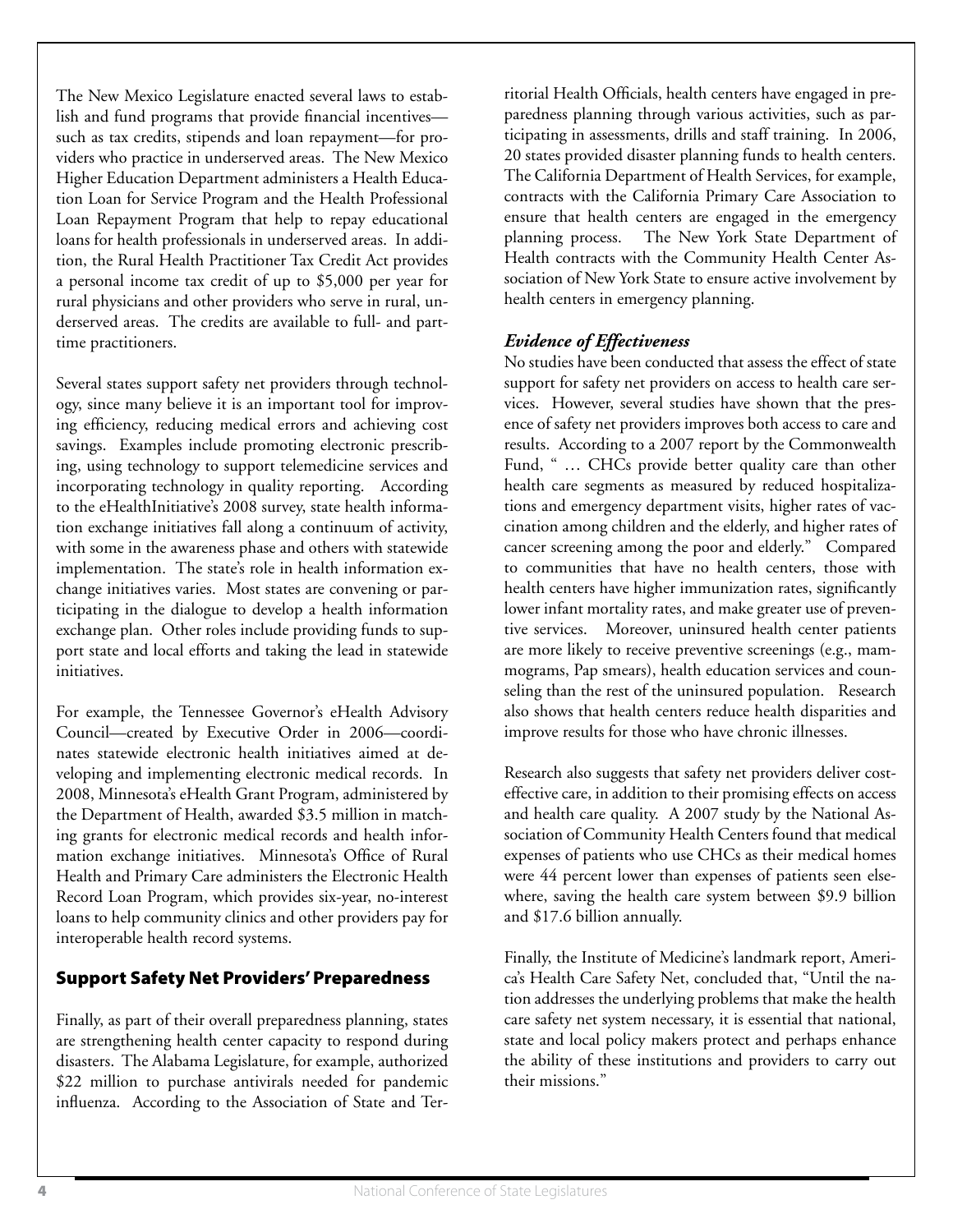#### **NOTES**

1. Kaiser Family Foundation, *The Uninsured: A Primer* (Washington, D.C.: KFF, October 2008); [www.](http://www.kff.org/uninsured/upload/7451-04.pdf) [kff.org/uninsured/upload/7451-04.pdf](http://www.kff.org/uninsured/upload/7451-04.pdf).

 2. Institute of Medicine, *America's Health Care Safety Net: Intact but Endangered* (Washington, D.C.: National Academy Press, 2000).

 3. Kaiser Family Foundation, "Distribution of Revenue by Source for Federally Funded Federally Qualified Health Centers," *State Health Facts*, 2007; [www.state](http://www.statehealthfacts.org/profileind.jsp?ind=428&cat=8&rgn=1)[healthfacts.org/profileind.jsp?ind=428&cat=8&rgn=1.](http://www.statehealthfacts.org/profileind.jsp?ind=428&cat=8&rgn=1)

4. Christopher Osher, "Denver Health May Cut Services as its Costs Soar," *Denver Post*, Nov. 25, 2008; [www.denverpost.com/news/ci\\_11066143](http://www.denverpost.com/news/ci_11066143).

5. National Association of Public Health and Health Systems, "Statement by Charles Luband to the Federal Medicaid Commission, March 14, 2006;" [http://](http://aspe.hhs.gov/medicaid/mar/CharlesLuband.pdf) [aspe.hhs.gov/medicaid/mar/CharlesLuband.pdf](http://aspe.hhs.gov/medicaid/mar/CharlesLuband.pdf).

6. John S. McLearney, "The Financial Performance of Community Health Centers, 1996-1999," *Health Affairs* (March/April 2002).

7. National Association of Community Health Centers, "U.S. Health Center Fact Sheet," 2008; [www.nachc.](http://www.nachc.org/client/documents/U.S._Fact_Sheet_2008.pdf) [org/client/documents/U.S.\\_Fact\\_Sheet\\_2008.pdf.](http://www.nachc.org/client/documents/U.S._Fact_Sheet_2008.pdf)

8. Andrew Hu and Dawn McKinney, *Gaining Ground II: State Funding, Medicaid/Changes and Health Centers*, State Policy Report #18 (Bethesda, Md.: National Association of Community Health Centers, August 2007).

9. National Association of Community Health Centers, "State Funding to Health Centers, Overview 2004-2008," fact sheet, March 2008; [www.nachc.org/](http://www.nachc.org/client/state_funding_fact_sheet_final_07_08.pdf) [client/state\\_funding\\_fact\\_sheet\\_final\\_07\\_08.pdf](http://www.nachc.org/client/state_funding_fact_sheet_final_07_08.pdf).

10. Ibid.

11. State of Connecticut, "Governor Rell: Report Shows Expansion of Health Services to Underserved Population," news release, April 14, 2008; [www.ct.gov/](http://www.ct.gov/governorrell/cwp/view.asp?A=3293&Q=413176) [governorrell/cwp/view.asp?A=3293&Q=413176](http://www.ct.gov/governorrell/cwp/view.asp?A=3293&Q=413176).

12. Missouri Foundation for Health, "Hospital Charity Care in the United States," Issue Overview (St. Louis, Mo.: MFH, Summer 2005); [www.mffh.org/Hospital-](http://www.mffh.org/HospitalChairtyCareIssueBrief.pdf)[ChairtyCareIssueBrief.pdf](http://www.mffh.org/HospitalChairtyCareIssueBrief.pdf).

13. Raymond Sweeney, Healthcare Association of New York State Testimony before the New York State Department of Health on Hospital Indigent Care Funding, July 31, 2007; [www.hanys.org/upload/testimony\\_](http://www.hanys.org/upload/testimony_june_31_indigent_care_funding.pdf) [june\\_31\\_indigent\\_care\\_funding.pdf](http://www.hanys.org/upload/testimony_june_31_indigent_care_funding.pdf).

14. Center for Health Workforce Studies, "State Responses to Health Worker Shortages: Results of 2002 Survey of States" (Albany: SUNY, November 2002).

15. Association of State and Territorial Health Officials, "Developing Partnerships with Community Health Centers for Emergency Preparedness Training," Issue Brief (Washington, D.C.: ASTHO, January 2007); [www.astho.](http://www.astho.org/pubs/EffePartnershipswithCHCsinPreparednessPlanningFinal01-19.pdf) [org/pubs/EffePartnershipswithCHCsinPreparednessPlan](http://www.astho.org/pubs/EffePartnershipswithCHCsinPreparednessPlanningFinal01-19.pdf)[ningFinal01-19.pdf](http://www.astho.org/pubs/EffePartnershipswithCHCsinPreparednessPlanningFinal01-19.pdf).

16. The Commonwealth Fund, "Quality of Chronic Disease Care in Community Health Centers," online summary, Jan. 11, 2007; [www.commonwealthfund.org/publi](http://www.commonwealthfund.org/publications/publications_show.htm?doc_id=439950)[cations/publications\\_show.htm?doc\\_id=439950](http://www.commonwealthfund.org/publications/publications_show.htm?doc_id=439950).

17. See discussion of health centers and other community-based providers in Martha P. King and Stephen M. Christian, *Medicaid Survival Kit* (Denver: National Conference of State Legislatures, October 2002).

18. Ann O'Malley et al., "Health Center Trends, 1994-2001: What Do They Portend for the Federal Growth Initiative?" *Health Affairs* 24, no. 2 (2005): 465- 472.

19. Michelle Proser, "Deserving the Spotlight: Health Centers Provide High-Quality and Cost-Effective Care." *Journal of Ambulatory Care Management* 28, no. 4 (October-December 2005): 321-330.

20. Andrew Hu and Dawn McKinney, *Gaining Ground II: State Funding, Medicaid/Changes and Health Centers*.

The following NCSL staff dedicated many hours to making this publication possible: Laura Tobler, Martha King, Melissa Hansen and Leann Stelzer.